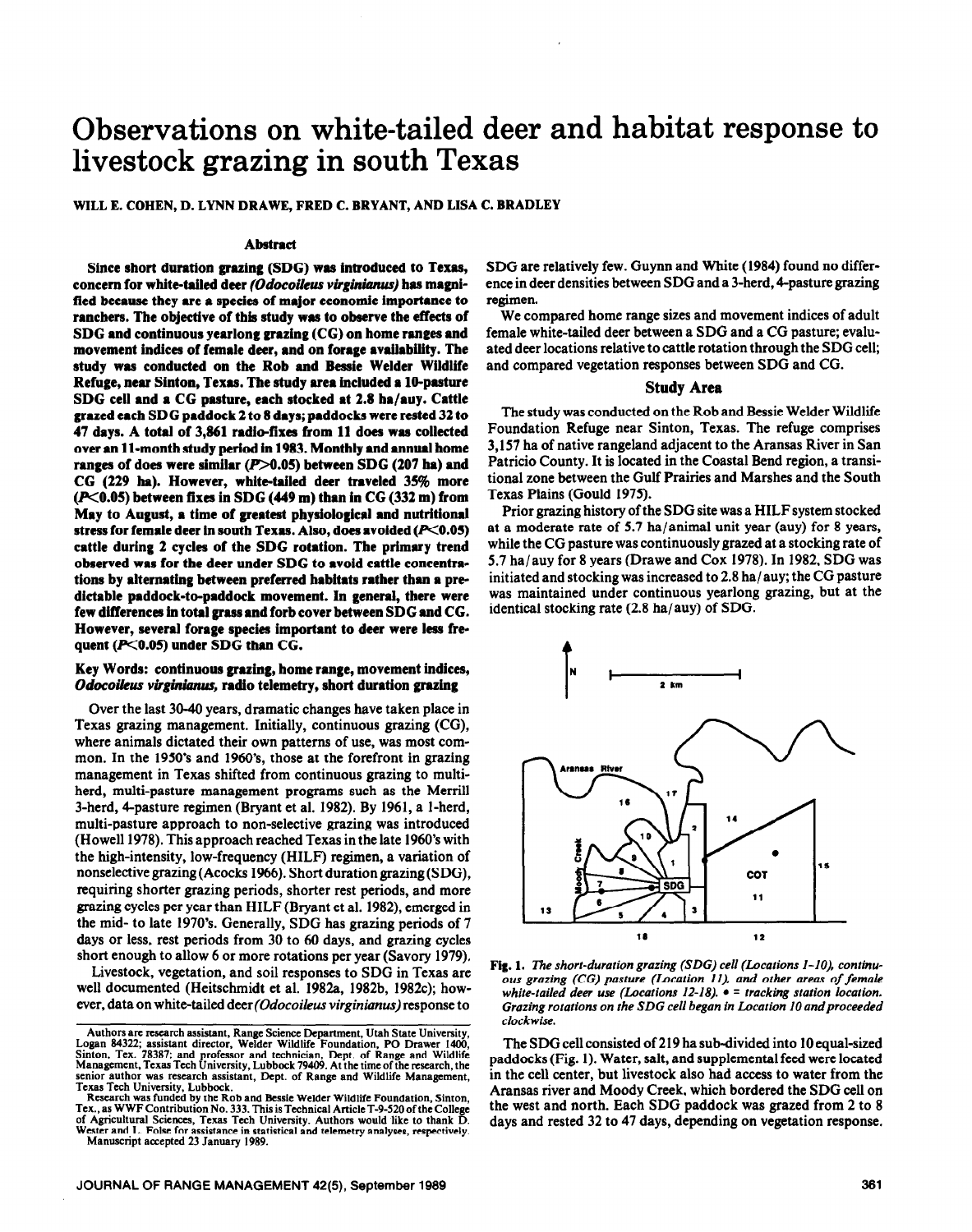|                |                | Month |     |     |     |     |     |     |            |     |     |     |
|----------------|----------------|-------|-----|-----|-----|-----|-----|-----|------------|-----|-----|-----|
| Grazing system |                | Feb   | Mar | Apr | May | Jun | Jul | Aug | <b>Sep</b> | Oct | Nov | Dec |
| <b>SDG</b>     |                |       | 419 | 316 | 175 | 186 | 233 | 151 | 193        | 162 | 92  | 143 |
|                | SE             |       | 14  |     | IJ  | 44  | 115 |     | 68         | 15  | 20  | 37  |
|                | n <sup>2</sup> |       |     |     |     |     |     |     |            |     |     |     |
| $_{\rm CG}$    |                | 323   | 440 | 545 | 179 | 109 | 137 | 100 | 145        | 158 | 160 | 221 |
|                | SE             | 55    | 66  | 152 | 63  | 21  | 37  | 37  |            | 33  | 26  | 74  |
|                | n              |       |     |     |     |     |     |     |            |     |     |     |

<sup>1</sup>Means within months were not significantly ( $P > 0.10$ ) different. **\*n = number of deer.** 

available at 2 locations. ANOVA.

# **Deer Home Range and Movement Indices**

Radio telemetry was used to monitor white-tailed deer home ranges and movements in the SDG cell and CG pasture. In the winter of 1982-83, drop nets were used to capture 8 and 10 female deer in the SDG cell and CG pasture, respectively. Deer were fitted with radio collars and cattle ear tags, and weights and ages were recorded. After deer losses from death or movement off the area, sufficient data for analysis were obtained on 6 adult female deer in the SDG cell and 5 adult female deer in the CG pasture.

Deer were monitored from 6 February to 31 December 1983 using a null radio telemetry system (Hallberg et al. 1974). Each deer was located from 3 permanent tracking stations, 4 times/day (dawn, noon, dusk, 2300 hours), for 5 consecutive days. Each 5-day sampling period was separated by 5 days of no tracking, resulting in approximately 60 fixes per month for each deer.

Triangulation of 3 azimuths was used to plot locations for each animal. Accuracy of the telemetry system was estimated as  $\pm 2^{\circ}$ . A location was deemed unreliable and excluded from data analysis if the area of the error polygon (Springer 1979) was  $\geq$ 1.3 ha. A total of 3,861 radio-fixes were used in analysis. Mean size of all acceptable error polygons was 0.2 ha. All reliable fixes were within 1.6 km of their respective tracking stations.

Monthly home ranges were determined by the 95% ellipse technique (Jennrich and Turner 1969). A one-way analysis of variance was used to test for differences between home range sizes of deer with activity centers (Hayne 1949) in the SDG cell or the CG pasture.

To compare relative movements of deer within the SDG cell and CG pasture, deer fixes were plotted on a map overlay of the study area. Movement indices for individual deer were determined by summing distances between successive fixes in each 5-day sample period. Monthly means were computed for each deer within a grazing treatment by summing distance data across each S-day sampling period within a month and dividing by the total number

The 253-ha CG pasture had water, salt, and feeding facilities of fixes for that month. Means were compared using a one-way

# Methods Deer **Response to Cattle Rotation**

Deer response to movement of the cattle herd under SDG was determined based on deer distribution frequency tables comparing deer locations relative to the paddock cattle occupied within each complete grazing cycle. The independent variable in the frequency distribution tables was cattle location; dependent variables were potential deer locations and presence/absence of deer in any 1 of 18 potential locations, both inside **and** outside the SDG cell (Fig. 1). A G-test was used to determine if deer significantly ( $\alpha$  = 0.05) responded to cattle during the rotation by testing for homogeneity of deer frequency distributions *among* cattle locations (Kullback 1959).

## Deer **Habitat**

Vegetative cover and frequency were monitored monthly on the SDG cell and CG pasture. Only those grass and forb species which comprised 2% or more of deer diets on the Welder Wildlife Refuge (Kie et al. 1980) were measured. Woody vegetation was not sampled because of its low occurrence in deer diets (Chamrad and Box 1968, Kie et al. 1980).

Cover and frequency were measured using six **0.** lo-m2 rectangular quadrats placed at random intervals along each of 10 random transects in each grazing treatment. Cover was estimated, to the nearest  $1\%$ , by species by quadrat (Daubenmire 1959). Mean cover was calculated by month and compared between treatments using a one-way ANOVA. Frequency of occurrence was calculated monthly by dividing the number of quadrats containing a particular species by the total number of quadrats. Chi-square analysis was used to compare species frequency between SDG and CG.

Because of the size and nature of this experiment, the SDG and CG programs could not be replicated. Therefore, animal and vegetational variances within treatments were used for analyses. This approach is considered valid when time and cost preclude replication of a large experiment (Hurlbert 1984, Guthery 1987).

**Table 2. Mean movement indices (m) for femaie deer captured in the short duration grazing ceil end the continuously grazed peeture on the Welder Wildlife Refuge, 1983.** 

|                |                      | Month     |           |           |           |           |                  |            |            |            |            |            |
|----------------|----------------------|-----------|-----------|-----------|-----------|-----------|------------------|------------|------------|------------|------------|------------|
| Grazing system |                      | Feb       | Mar       | Apr       | May       | Jun       | Jul              | Aug        | Sep        | Oct        | Nov        | Dec        |
| <b>SDG</b>     | $\bar{x}^1$          | 519a      | 582a      | 556a      | 465a      | 406a      | 398a             | 525a<br>44 | 435a<br>47 | 395a<br>36 | 301a<br>17 | 426a<br>54 |
|                | SE<br>n <sup>2</sup> | 26<br>113 | 38<br>240 | 17<br>235 | 14<br>206 | 34<br>174 | 35<br>128        | 201        | 193        | 178        | 163        | 181        |
| $_{\rm CG}$    | л.                   | 461a      | 663a      | 589a      | 396Ъ      | 279b      | 274 <sub>b</sub> | 380b       | 332a       | 374a       | 382b       | 412a       |
|                | SE                   | 19        | 36        | 16        | 12        | 30        | 33               | 41         | 49         | 39         | 19         | 62         |
|                | n                    | 219       | 261       | 269       | 279       | 214       | 147              | 229        | 182        | 150        | 134        | 138        |

<sup>1</sup>Means within months were not significantly (P>0.05) different. **2n = number of fixes.**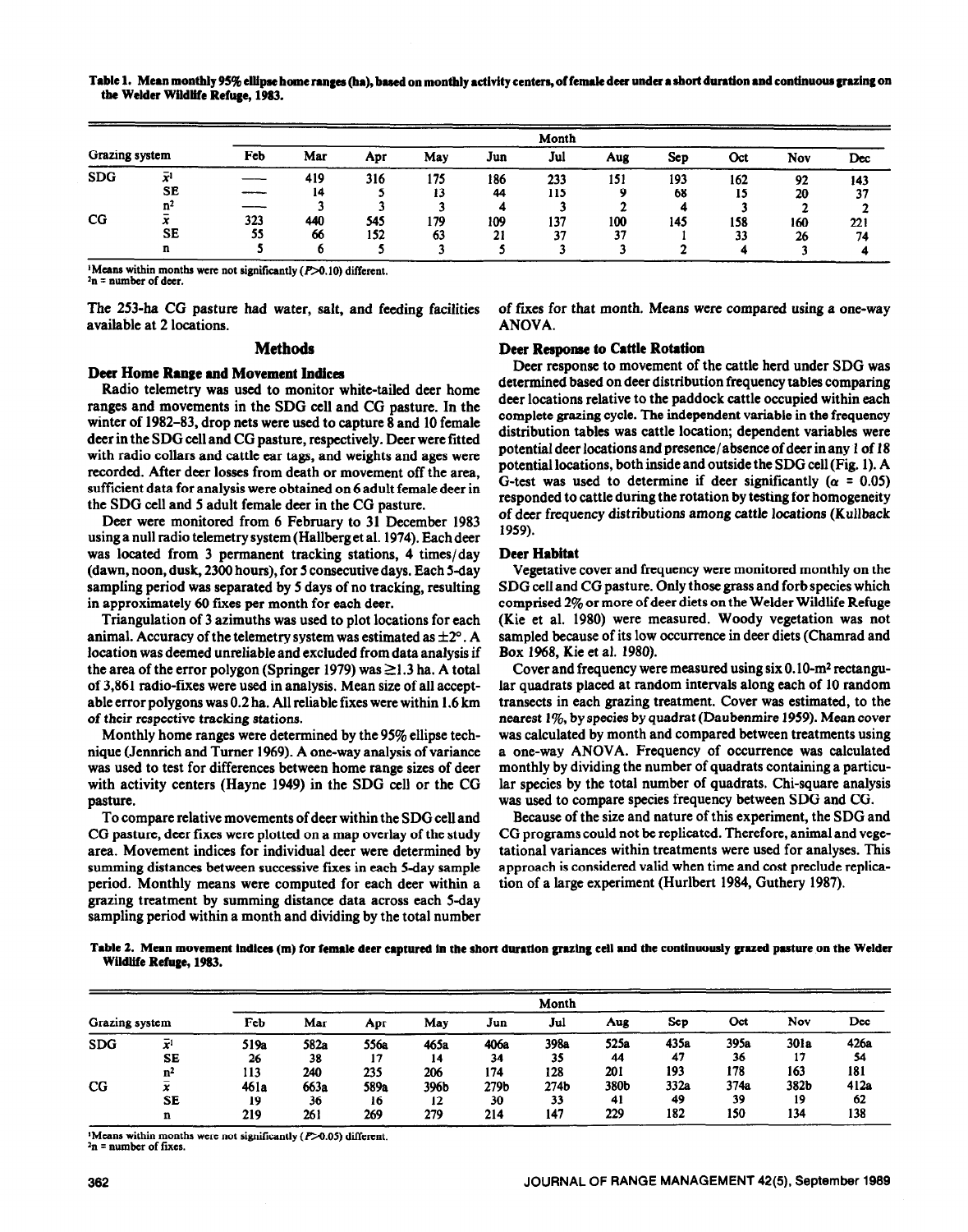

Fig. 2. Schematic diagrams illustrating the significantly (P<0.05) correlated distributions of female deer locations relative to cattle location on the SDG *cell of the Welder Wildlife Refuse. Successive diowoms indicate distributions on 8 March, 9-12 March, 18-20 March, 21-22 March, 28-29 March, 30 March-1 April, and 7-9 April, 1983. N = number of deer locations.* 

# **Deer Home Range and Movement Indices**  *Home Range*

Monthly deer home ranges were similar  $(P>0.10)$  between the SDG cell and CG pasture (Table 1). Large standard errors of the means indicated large variability during some months in home range size among individual deer. On a HILF grazing treatment, Adams (1978) found high stocking rates of livestock did not cause deer on the Welder Refuge to abandon their home ranges. Our radio-collared deer also showed fidelity to their home ranges during this study, regardless of grazing treatment and even though cattle stocking rates were relatively high (2.8 ha/auy) in both SDG and CG.

Mean home range size in this study was 218 ha. Inglis et al. (1979) reported a mean home range size of 84 ha for 25 does on the Welder Refuge, based on data collected from 1966 to 1970. During that period, the Refuge was only lightly grazed  $(7.2-7.7$  ha/auy) by steers, and deer densities were 44% higher than 1982-1983 densities. Thus, intensive grazing programs and higher stocking rates or deer densities may have affected home range sizes on the Refuge. These hypotheses demand further investigation to determine the long-term relationships between white-tailed deer densities, home range sizes, and livestock grazing in south Texas.

# *Movement Indices*

Examination of mean distances between fixes indicated deer traveled more during March and April than other months in both SDG and CG (Table 2). This peak corresponded with rapid vegetation growth during spring green-up and appears unusual since forage availability would be greatest at this time. Deer traveled least during early summer and fall on SDG and CG, with moderate travel during winter.

**Results and Discussion Throughout the entire 11-month study period, average distance** between fixes was 10% greater under SDG than CG. Deer traveled significantly farther between fixes ( $P<0.05$ ) under SDG than CG during May, June, July, and August (Table 2). The greatest differences were in June and July when deer traveled 46% and 45% farther between fixes, respectively, in SDG than CG, while the May to August average was 35% greater.

> Deer are well adapted for energy conservation, but any disturbance which alters behavior can potentially depress productivity. Moen (1978) found white-tailed deer have their lowest metabolism in winter and their highest in summer. Fetal growth increases rapidly during late gestation (Verme 1963). Energy demands for the doe are at their highest level during the first 2 months of lactation (Moen 1978). Thus, late pregnancy and early lactation result in increased energy demands. This period of high energy demands by deer at the Welder Wildlife Refuge occurs in April and May (late gestation) and June and July (early lacatation). The observed increase in distance moved by female deer on the SDG cell during these physiologically important months warrants further investigation. In particular, studies of deer energy intake and expenditure under SDG are necessary to determine if increased activity during spring and summer negatively affects reproduction.

### **Deer Response to Cattle Rotation**

Deer avoided  $(P<0.05)$  cattle as the herd moved through the SDG cell in 2 of the 8 grazing cycles during 1983. These significantly correlated grazing cycles were from 8 March to 9 April 1983 (Fig. 2), and from 17 May to 17 June 1983 (Fig. 3). **Deer responded**  to cattle during the grazing cycle from 10 April to 16 May by moving their activity centers off the SDG cell and the Refuge to site 18. Radio fixes taken on deer did not always coincide with cattle presence in every paddock of the SDG cell. Thus, data were not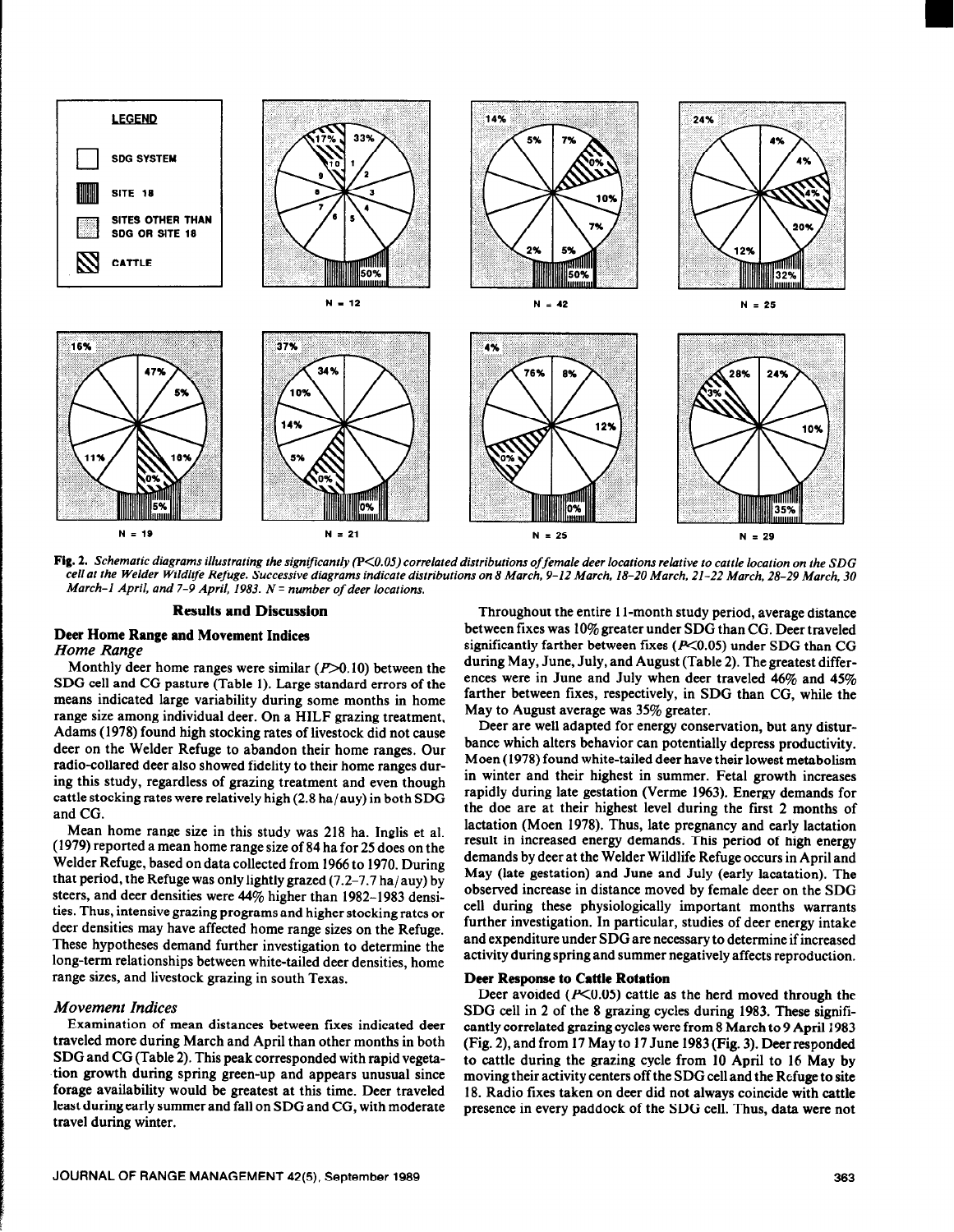

Fig. 3. Schematic diagrams illustrating the significantly (P<0.05) correlated distributions of female deer locations relative to cattle location on the SDG *cell at the Welder Wildltfe Refuge. Successive diagrams indicate distributions on 17-18 May, 19-21 May, 27 May, 28-31 May, 6-7 June, 8-10 June, and 16-17 June, 1983. N = number of deer locations.* 

available on deer when cattle were in paddocks 1, 4, and 8 of the March-April cycle and paddocks 4, 6, and 8 of the May-June cycle.

Behavioral patterns during both grazing cycles indicated deer preferred to position themselves off the SDG cell at site 18 whenever cattle were in paddocks 10, 1, 2, and 3 (Figs. 2 and 3). Site 18 was on an adjacent ranch that was grazed continuously yearlong at approximately 4.0 ha/auy, a relatively heavy rate. Fidelity for this site diminished as the cattle herd moved clockwise from paddock 10 to paddock 3. Cattle presence in paddocks 5,6, or 7 caused a dramatic shift in deer distribution as they avoided site 18 and deer moved to paddocks 8,9,10, and 1 on the north side of the SDG cell. Thus, deer showed fidelity for 2 major sites and shifted back and forth as cattle approached either site. Although there was a secondary trend for deer to concentrate in paddocks 3 and 4, immediately in front of cattle rotation (Figs. 2 and 3), the primary trend was for the deer under SDG to avoid cattle concentrations by alternating between preferred habitats rather than a consistent paddock-to-paddock movement.

Although deer commonly used site 18, they consistently returned to the SDG cell. The apparent preference of the deer for the SDG cell may have been a consequence of fidelity to their home ranges or a preference for some particular aspect (i.e., forage, cover, lack of hunting) of the Refuge or the cell, but these hypotheses could not be tested in this study. Behavioral studies of the factors influencing site fidelity in white-tailed deer are suggested.

Adams (1978) and Kruger (Welder Wildlife Refuge progress report), studying deer response to HILF on the Welder Wildlife Refuge, felt social intolerance of deer for cattle may have caused some movement out of paddocks. McMahan (1966) and Kramer (1973) found deer clearly avoided livestock. Therefore, deer avoidance of cattle under SDG is not surprising.

### Deer Habitat

Five grass species and 13 forb species designated as important to

deer (Kie et al. 1980) were monitored from February to December 1983 on the SDG cell and CG pasture. Two important deer forage species, lazy daisy *(Aphanostephus ramossissimus)* and ironweed *(Vernonia texana),* were not encountered in either SDG or CG, while purple lovegrass *(Eragrostis spectabilis)* and orange zexmenia *(Zexmenia hispida)* were found only during 1 month's sampling. Thus, cover and frequency trends are reported for 14 forage species.

Monthly percent cover was similar ( $P > 0.05$ ) between the 2 areas throughout the study period for doveweed *(Croton monanthogynus),* bladderpod *(Lesquerella argyraea),* evening primrose *(Oenothera speciosa), Texas frogfruit (Phyla incisa), prairie coneflower (Ratibida columnaris).* Texas wintergrass *(Stipa leucotricha),*  snoutbean *(Rhynochosia minima),* rescuegrass *(Bromus unioloides).* and sedge *(Carex brittoniana).* Percent cover was greater (EYO.05) on the CG pasture for western ragweed *(Ambrosiapsilostachya)* during November, false mallow *(Malvastrum aurantiacum)* during July, wood sorrel *(Oxalis dillenii)* during October, vine mesquite *(Panicum obtusum)* during June through October, and common frogfruit *(Phyla nodifora)* during April through September and November. During all other months of the study percent cover of these species was similar  $(P>0.05)$  on the 2 sites. No species was greater in monthly percent cover on the SDG cell during this study.

Generally, forage species important to deer were more common in the CG pasture, allowing greater opportunity for deer to encounter key food plants. Monthly percent frequency was greater  $(K<sub>0.05</sub>)$  on the CG pasture for western ragweed during March and November, false mallow during May, July, and August, evening primrose during November, wood sorrel during October, Texas frogfruit during February and November, common frogfruit during March through December, rescuegrass during February through April and December, sedge during February, May, and December, and vine mesquite during May through November. Percent fre-